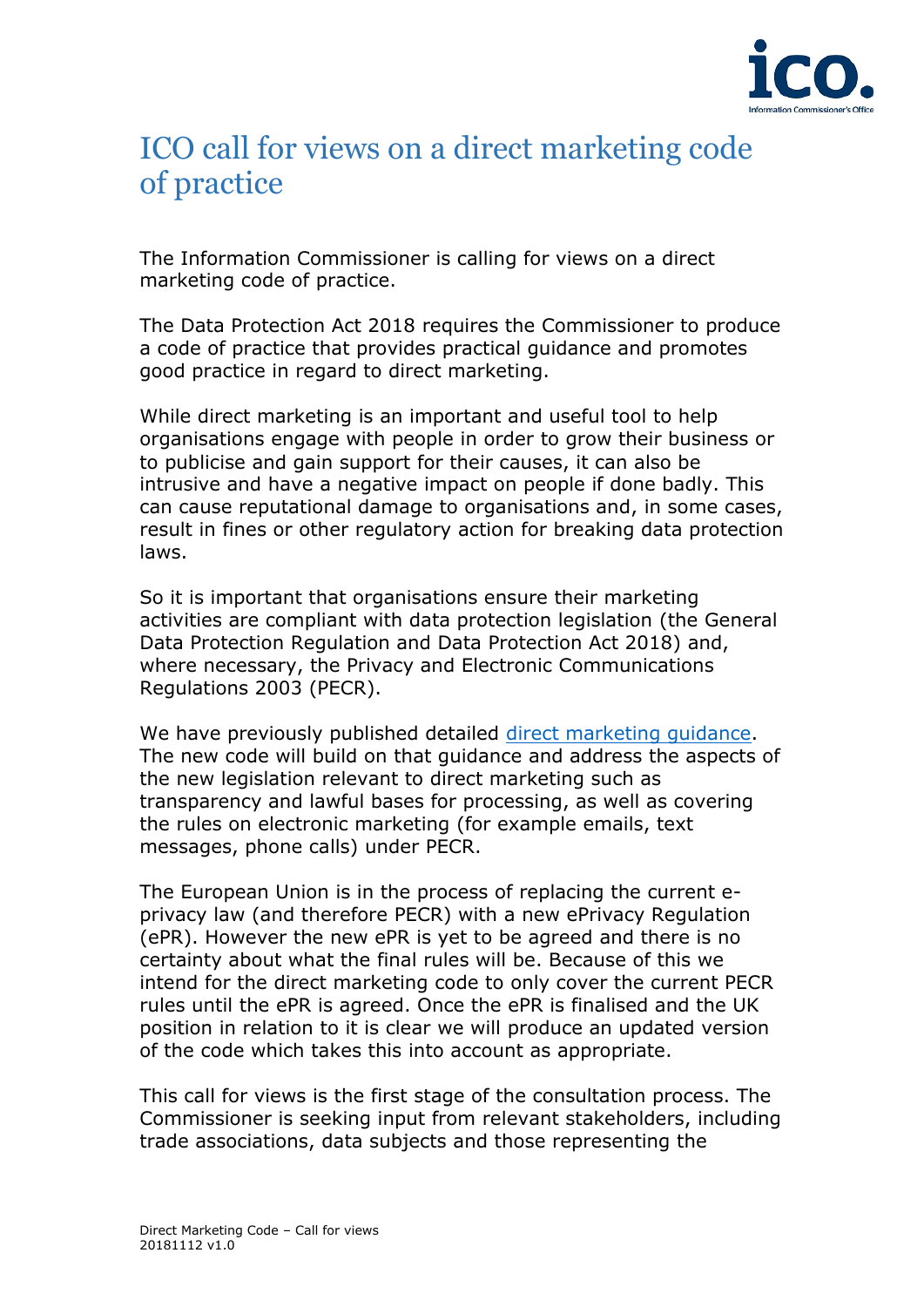

interests of data subjects. We will use the responses we receive to inform our work in developing the code.

You can email your response to [directmarketingcode@ico.org.uk](mailto:directmarketingcode@ico.org.uk)

Or print and post to:

Direct Marketing Code Call for Views Engagement Department Information Commissioner's Office Wycliffe House Water Lane Wilmslow Cheshire SK9 5AF

If you would like further information on the call for views, please email the [Direct Marketing Code team.](mailto:directmarketingcode@ico.org.uk)

Please send us your views by **24 December 2018**.

# **Privacy statement**

For this call for views we will publish responses received from organisations but will remove any personal data before publication. We will not publish responses from individuals. For more information about what we do with personal data please see our [privacy notice.](https://ico.org.uk/global/privacy-notice/)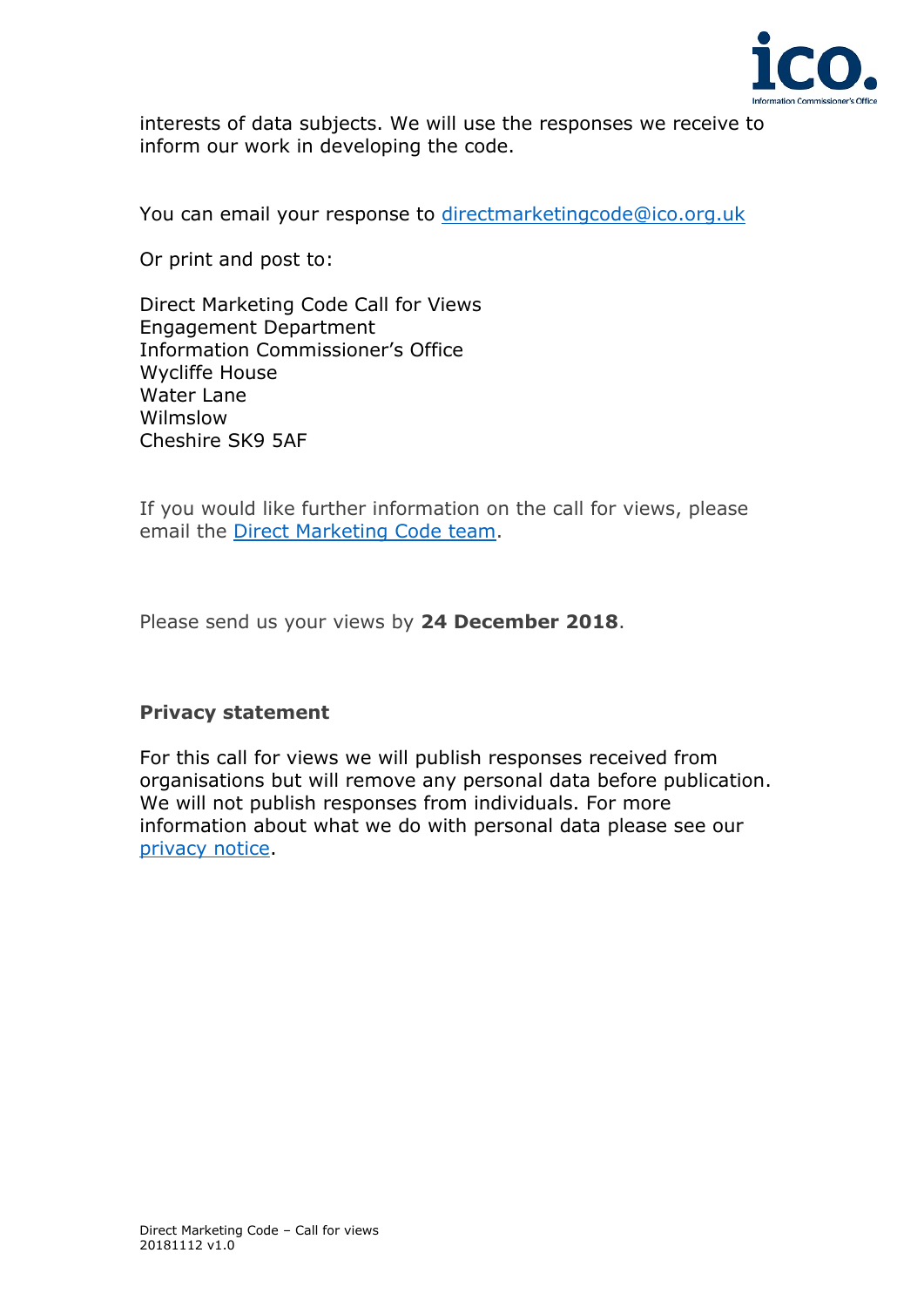# **Questions**



Q1 The code will address the changes in data protection legislation and the implications for direct marketing. What changes to the data protection legislation do you think we should focus on in the direct marketing code?

Further clarity on the application of the three-stage legitimate interests assessment to different marketing scenarios, to enable clearer advice to be given. For example, the scenarios in which "reasonable expectation" would be considered satisfied, and the circumstances in which an opt-out from use of data for marketing would be necessary (not for the purposes of a PECR soft opt-in, but rather to satisfy the balancing test of an LIA).

The practical application of the Article 14 fair processing notice requirement to data obtained by controllers from third party data brokers, or where publicly available information is obtained directly from web sources e.g. LinkedIn.

Q2 Apart from the recent changes to data protection legislation are there other developments that are having an impact on your organisation's direct marketing practices that you think we should address in the code?

Yes

No  $\mathbf{x}$ 

Q3 If yes please specify

Not applicable – this response is submitted by a committee of data protection lawyers, not a controller carrying out marketing.

Q4 We are planning to produce the code before the draft ePrivacy Regulation (ePR) is agreed. We will then produce a revised code once the ePR becomes law. Do you agree with this approach?

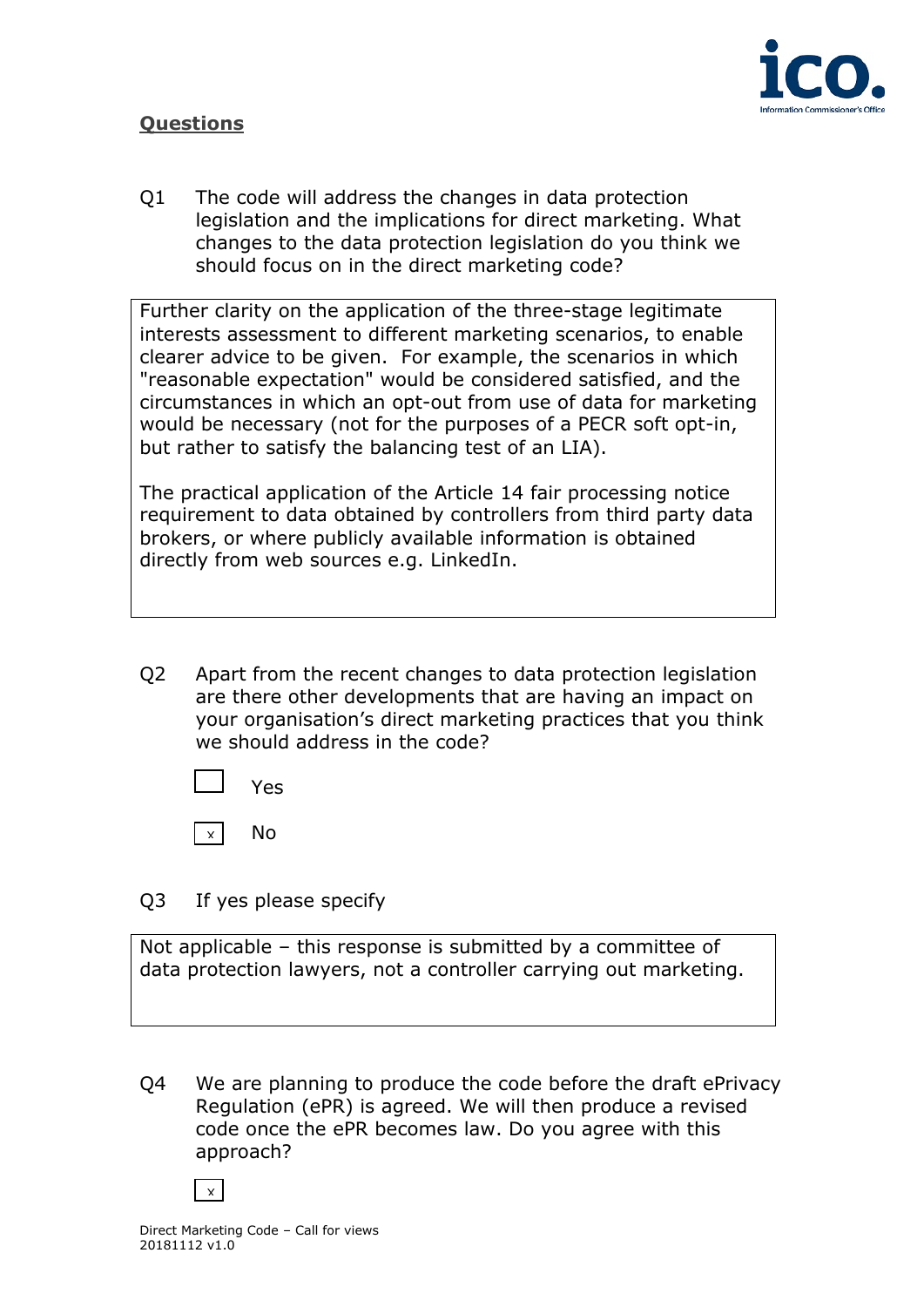Yes

No

Q5 If no please explain why you disagree



Q6 Is the content of the ICO's existing direct marketing guidance relevant to the marketing that your organisation is involved in?



Q7 If no what additional areas would you like to see covered?

Not applicable – this response is submitted by a committee of data protection lawyers, not a controller carrying out marketing.

Q8 Is it easy to find information in our existing direct marketing guidance?



No

Q9 If no, do you have any suggestions on how we should structure the direct marketing code?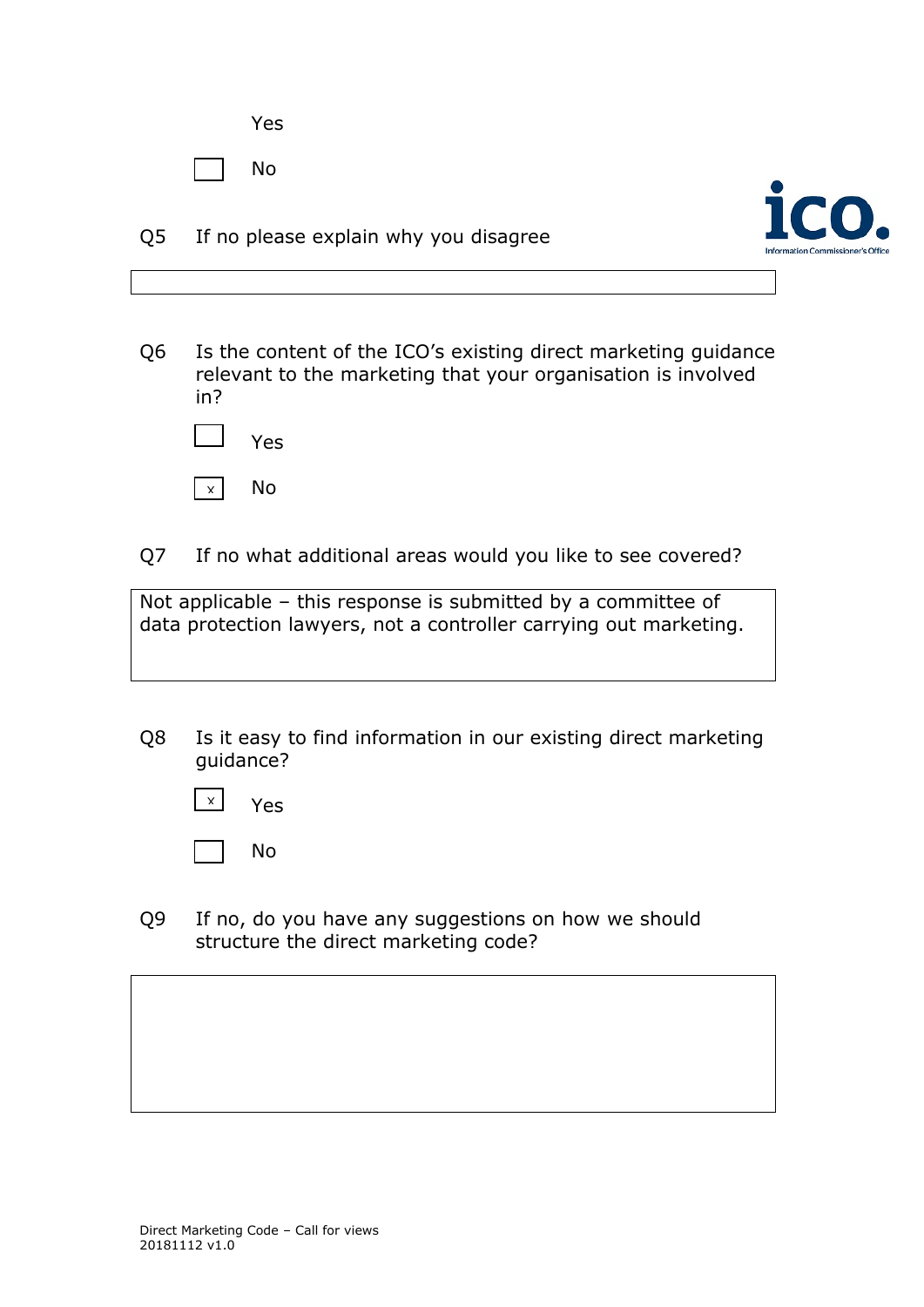

Q10 Please provide details of any case studies or marketing scenarios that you would like to see included in the direct marketing code.

1. Please provide more clarity and further examples around what it means to "instigate" communications (and therefore who has responsibility for compliance in relation to communications that are sent to recipients). The ICO's website currently cites an example where a controller uses a contractor to contact third parties. In that case, it is clear that the instructing controller should be responsible for the communication (as well as the contractor in some cases). However, more nuanced guidance on the factors used to determine "instigation" would be welcome, to make it easier to allocate responsibility.

For example, a company provides a service to potential hosts of parties at which the company's products are offered to party guests. In this case, the host can use their own private database of contacts to communicate invitations to their friends to attend the party as guests. The company facilitates this, and the objective is to have its products marketed at the party (usually by a sales consultant it sends to the party), but it has not collected the guests' contact details at this point. By offering the service to the host, is the company "instigating" the communications? If so, how can the company obtain consents from the guests if it has not collected their contact details? Does the company have to rely upon the host (a private individual) to obtain appropriate third party consents in favour of the company? How could the host do this in practice? In relying on the host, how would the company be able to demonstrate consent as required by Art.7(1) of GDPR?

On a similar point, it would be very helpful to have greater clarity on the acceptable boundaries for "refer a friend" viral marketing.

2. Clarification regarding the extent to which active consent to a privacy policy can constitute valid consent (a sufficiently clear and affirmative action) to marketing activities referred to in that policy.

For example, conference organisers may state in their privacy policy for attendees that, by allowing an exhibitor to scan their conference badge, the attendee is indicating their consent to receive marketing emails from that exhibitor. They then obtain consent to the privacy policy.

Would this be considered a sufficiently clear, affirmative action, if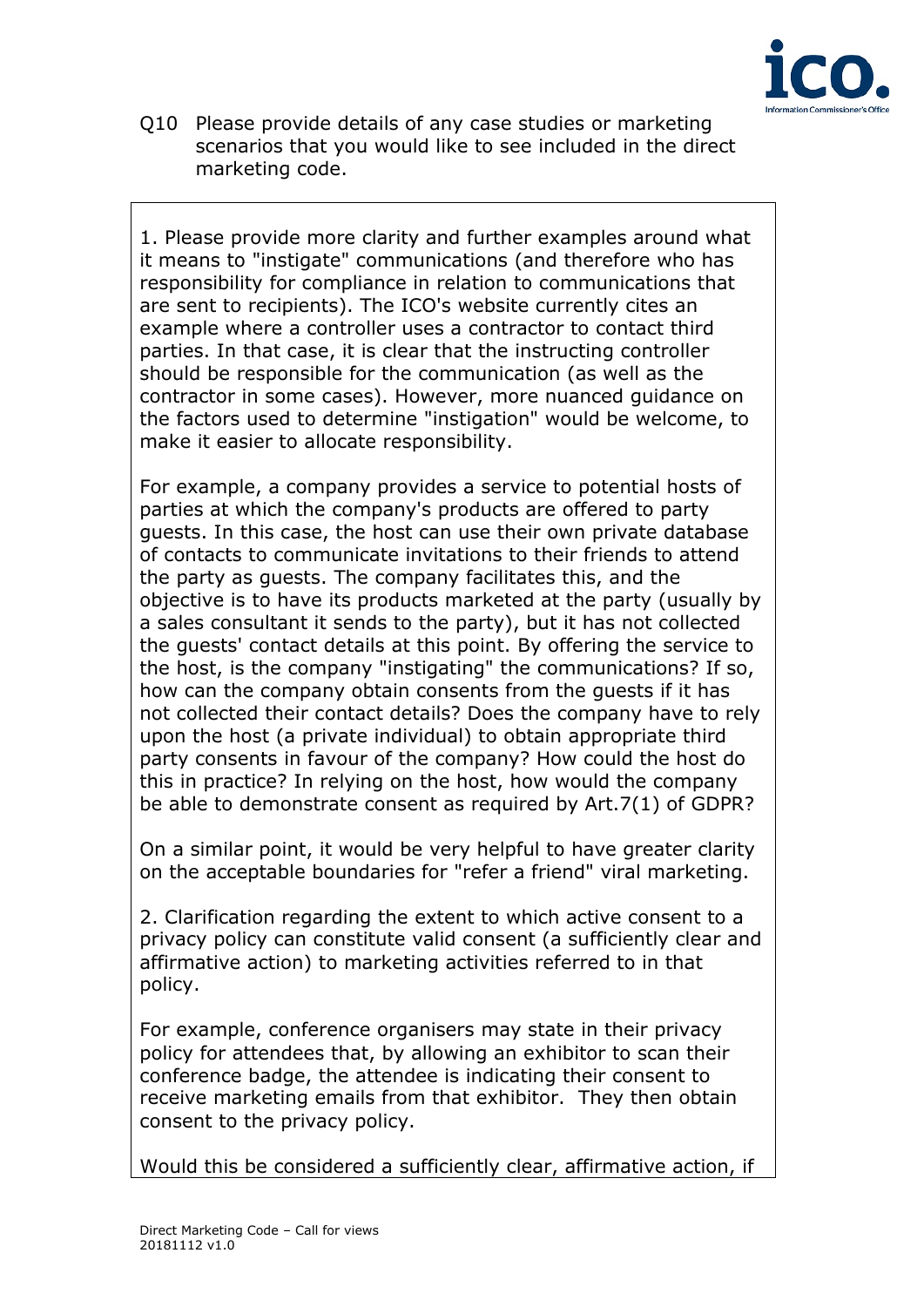the privacy policy has been agreed to? Arguably, this is not sufficiently specific or clear.

3. Clarity as to whether the "sale of a product or service" limb of the 'soft opt in' in PECR can be satisfied in situations where an organisation's service (Organisation A) is provided free to consumers (e.g. an app or online service) but funded by third parties (e.g. third party advertising, or a third party organisation who pays for its services to be on the site). In other words, does the 'sale' need to be a direct (monetary) sale paid by the customer or would it cover, say, the offering of a price comparison site or free app where funded by other means.

4. Can 'similar goods or services' for the purposes of the PECR soft opt-in include the marketing of a third party's goods or services where those goods or services are provided as part of the collecting organisation's service. For example, could a bank market a feature of one of its banking products comprised of extras offered by third parties (e.g. discounts at retailers, car breakdown cover etc.) to customers who held other banking products with them. To what extent are the following determinative:

(a) whether the service is provided by the bank, but subcontracted to a third party provider, or whether the bank refers the customer directly to the third party provider, perhaps in return for commission;

(b) the extent to which the services offered are sufficiently similar to the core services of the bank (even if the service is a direct service of the bank, albeit sub-contracted to the provider).

5. Confirmation that organisations who may not have been required to seek consent (due to the application of soft-opt in and legitimate interests ground or which already had GDPR standard valid consent) but who sought to obtain fresh consent of individuals on its marketing databases prior to 25 May can no longer contact individuals who did not consent.

6. The extent to which intra-group data-sharing for analytics and cross-brand business intelligence, and in order to obtain a single customer view, might be considered acceptable using legitimate interests. Whilst marketing e-mails by one brand to the customers of an affiliate's brand would face a tougher analysis, in what circumstances could cross-brand analytics be justified using legitimate interests?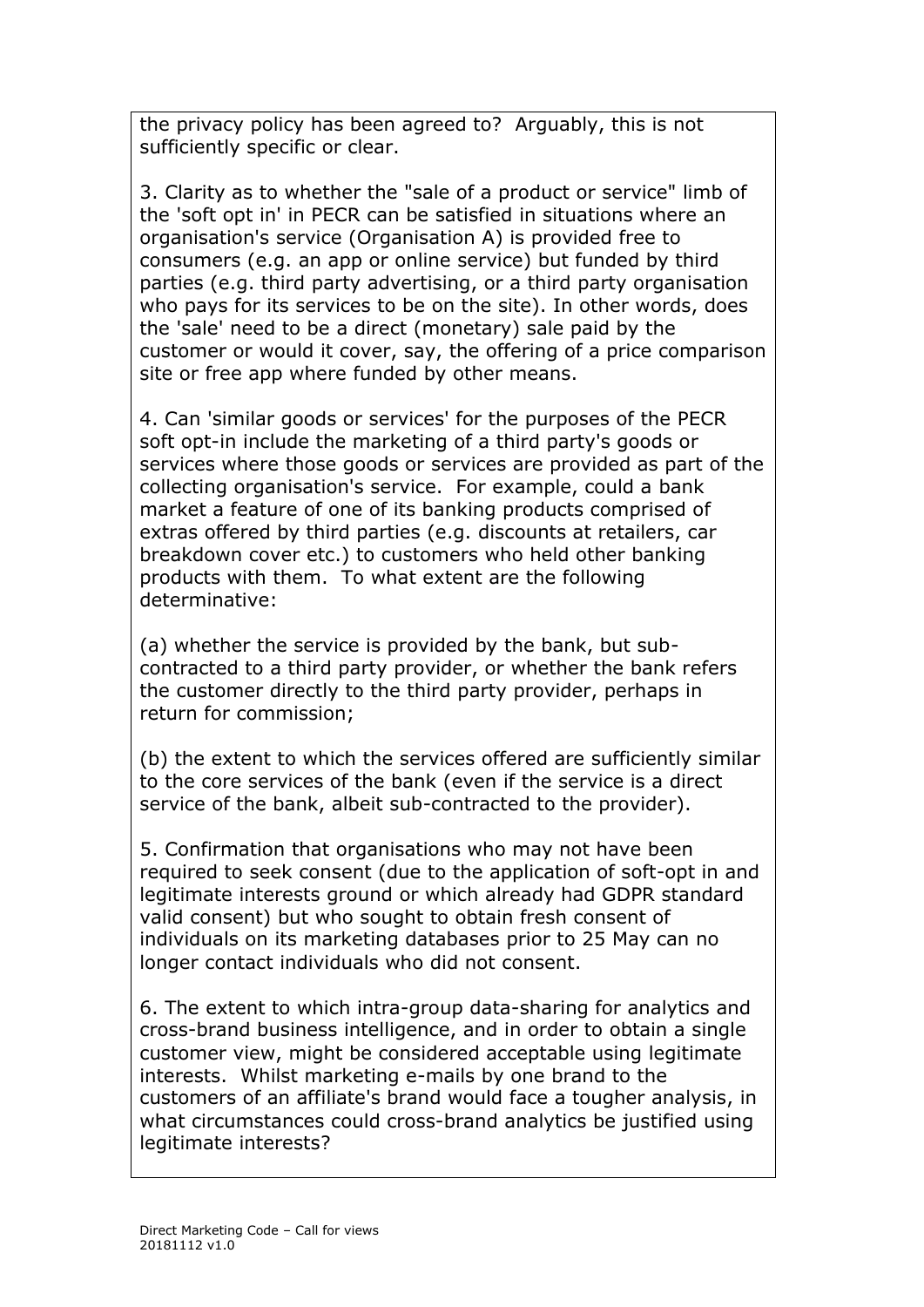- Q11 Do you have any other suggestions for the direct marketing code?
	- Clearer/more discussion around the sale and purchase of marketing lists as part of a business sale.
	- Practical guidance on how organisations should check against the TPS/ CTPS (How often are you supposed to do this? Every time you make a marketing call?)
	- The consent guidance suggests refreshing consents regularly – how should this be done in practice?
	- Provision of clear (updated) marketing consent examples, particularly illustrating different mechanics for demonstrating a clear, affirmative action.
	- Clarity about how to comply with Art.21(4) i.e. what is required to ensure that the right to object to marketing is "explicitly" brought to the attention of the data subject, and what would satisfy the requirement to ensure that the information is presented "clearly and separately" from other information.
	- Further examples to clarify what constitutes "marketing". For example, if a company invites its clients to an event to promote diversity, it is not promoting the products and services of the company. However, would this constitute marketing on the basis that the company is promoting itself and its values generally? Similarly, newsletters and press releases to journalists can cause uncertainty.

# About you

- Q12 Are you answering these questions as? A public sector worker A private sector worker A third or voluntary sector worker A member of the public A representative of a trade association
	- A data subject